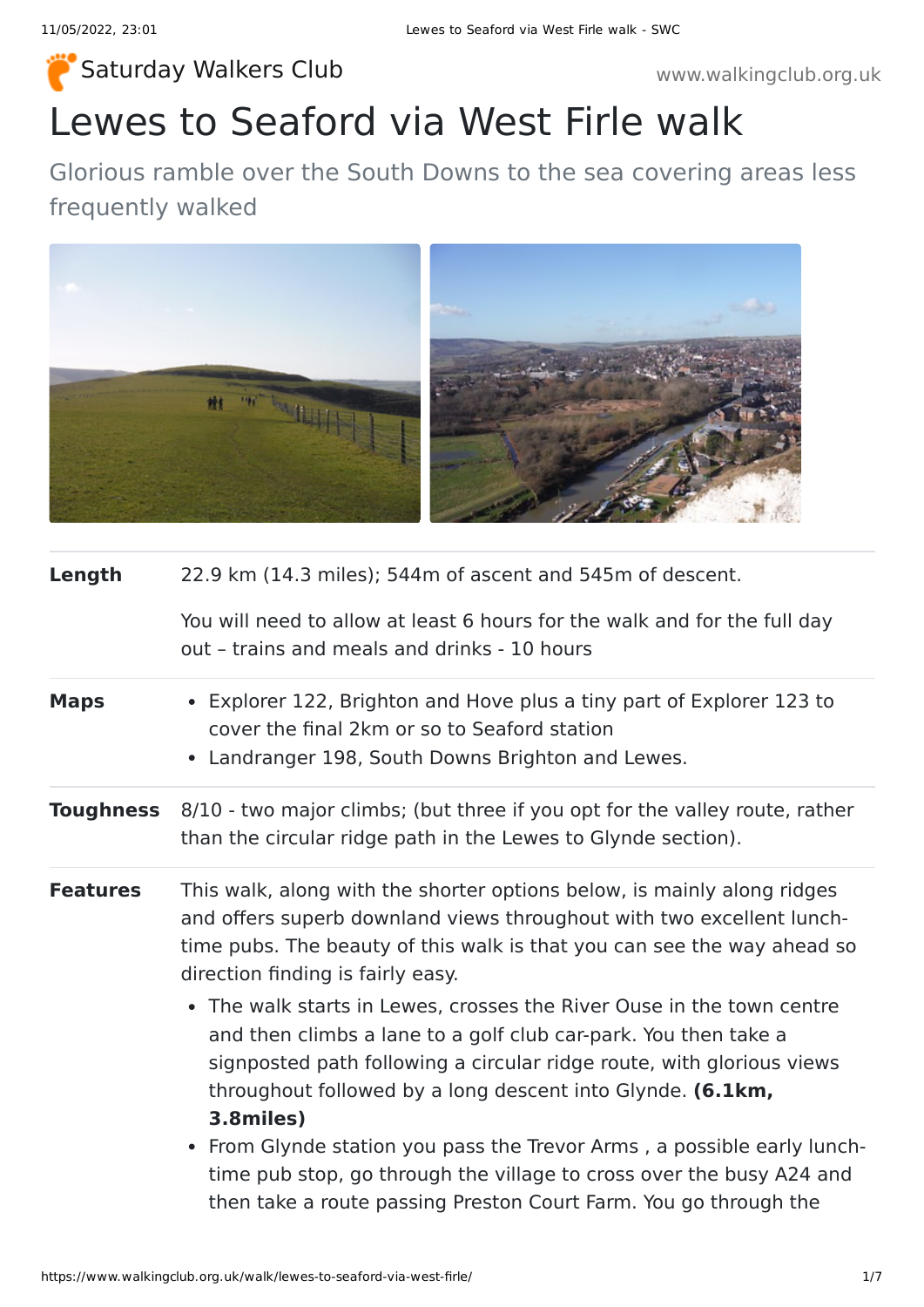entrance to Firle Park, cross a field and enter the village of West Firle for lunch and drinks at the Ram Inn**. (2.6km, 1.6 miles)**

• From the Ram Inn you take the road through the village to start a long climb up,to a spot near Firle Beacon. You then follow a clear path at the top of the ridge heading for two large radio masts clearly visible in the distance. You pass these and then at the next field boundary find a gently descending path which eventually brings you to Bishopstone and from there to Seaford. **(14.2km, 8.9 miles)**

Author's Note: This is not the 15.4m Lewes to Seaford walk 24c in Time Book of Country Walks Volume 2 but a shorter, more direct variation which links sections of three different SWC walks to provide a glorious ramble over the South Downs covering areas less frequently walked. The shorter options from Glynde are suitable not just for summer but spring and autumn also and possibly in winter if done at a brisk pace and the weather is clear and fine. The main 14.3m walk is a companion walk to Book 1 Walk 31, Glynde to Seaford and Free Walk 47, Lewes circular via Glynde and Southease.

### **options**

- 1. Lewes to Seaford omitting West Firle 18.6km (11.6m) ; 7/10
- 2. Glynde to Seaford via West Firle 16.8km (10.5m); 6/10
- 3. Glynde to Seaford omitting West Firle 12.5km (7.8m); 5/10 \*\*

\*\* There is no lunch-time pub on this short option. Unless you want to start with lunch in Glynde you need to take a picnic/snack lunch and have a meal in Seaford.

You can also do a very short walk from Lewes to Glynde and from there catch a train back to Lewes or Brighton for connecting trains back to London.

#### **Transport Trains**

These are from London Victoria and run direct to Lewes. You could also catch a train from London Victoria to Brighton and then take a connecting train to Lewes or Glynde.

If you are starting the walk from Glynde then you can change at Lewes or catch a train to Brighton and take a connecting train. On a Sunday you have a better connection to Glynde via Brighton.

Buy a day return to Seaford. This also covers you for journeys to and from Brighton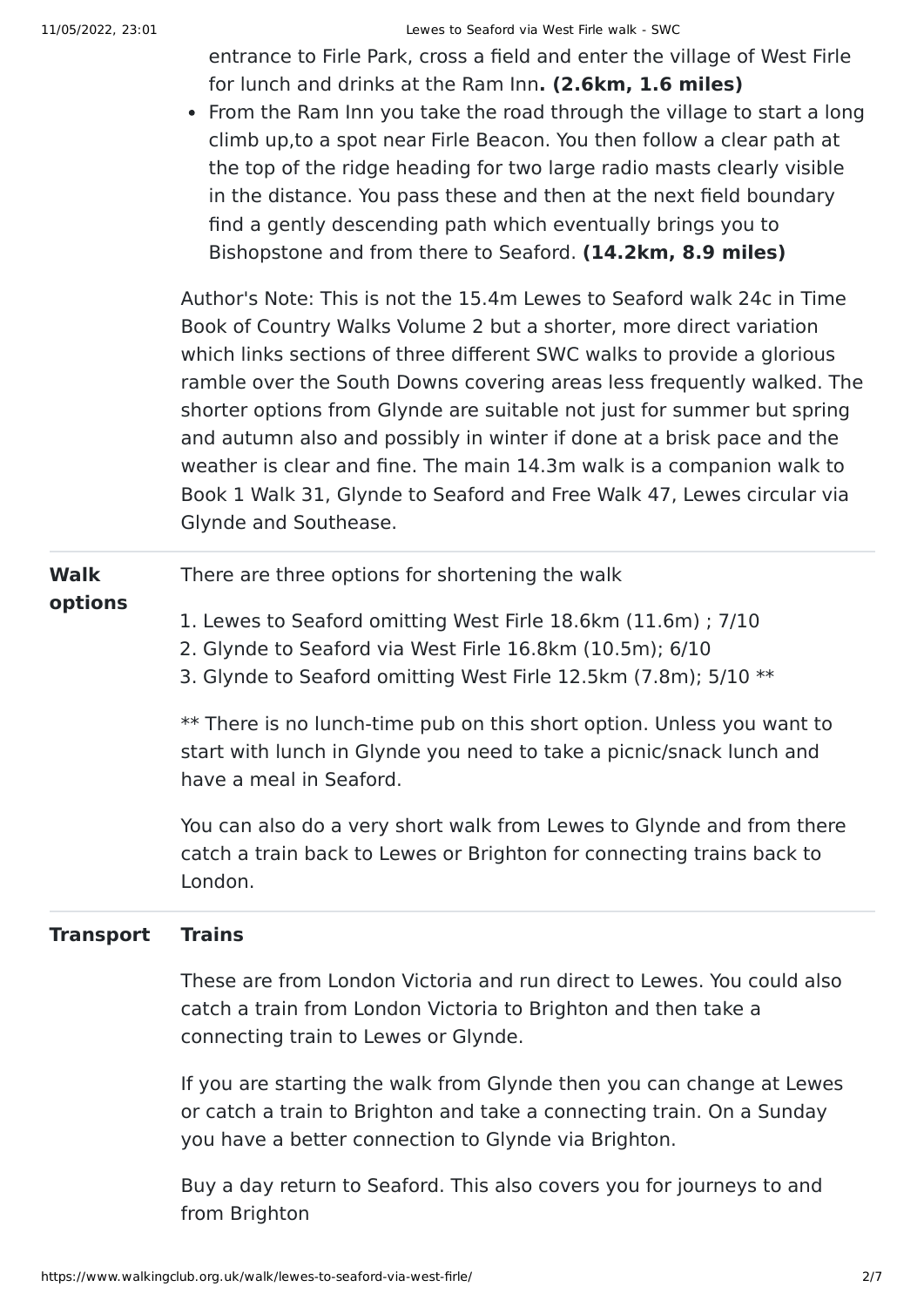If you end the walk in Glynde there are hourly trains from there to Brighton and Lewes.

#### **Bus**

You can take a leisurely bus-ride to the centre of Brighton from a busstop just 50m beyond Seaford Station.

#### **Car**

You can park in Lewes and catch a train from Seaford to Lewes or park in Brighton and again catch a train from Seaford to Brighton

**Suggested** If starting the walk at Lewes take the nearest train to 09.45.

> In British Summer Time for the shorter walks from Glynde you can take the nearest train to 10.45.

**Lunch and** The Trevor Arms in Glynde has closed

#### **Tea**

**train**

If you are following the route via West Firle your lunch-time pub is the Ram Inn at West Firle (01273 858222). This Pub and Bed and Breakfast is very popular in summer so you will need to ring ahead to book a table.

There are no refreshment stops beyond West Firle until you have completed the 8.9m leg into Seaford so it is advisable to take some snacks and plenty of water with you on this long stretch.

In Seaford the recommended tea stop is Salts Café in the recreation ground behind the sea-front road and about 400m from the station. It does soft drinks, tea and cakes and a range of excellent ice-creams. Open until about 6pm on weekends.

If you did the short walk from Glynde to Seaford and want a meal there then Trawlers fish and chip shop is recommended. It is just a few yards from Seaford Station but is not open on a Sunday. There are other meal options in Seaford and it is worth googling "cafes in Seaford" to find some alternatives. Choice may be restricted on a Sunday when places tend to close early.

**Help Us!** After the walk, we would love to get your [feedback](https://www.walkingclub.org.uk/walk/lewes-to-seaford-via-west-firle/comments.html)

swcwalks  $|\cdot|$   $\circ$  swcwalk181

You can upload photos to the **v** [SWC Group on Flickr](http://www.flickr.com/groups/swc) (upload your photos) and videos to  $\triangleright$  Youtube. This walk's tags are: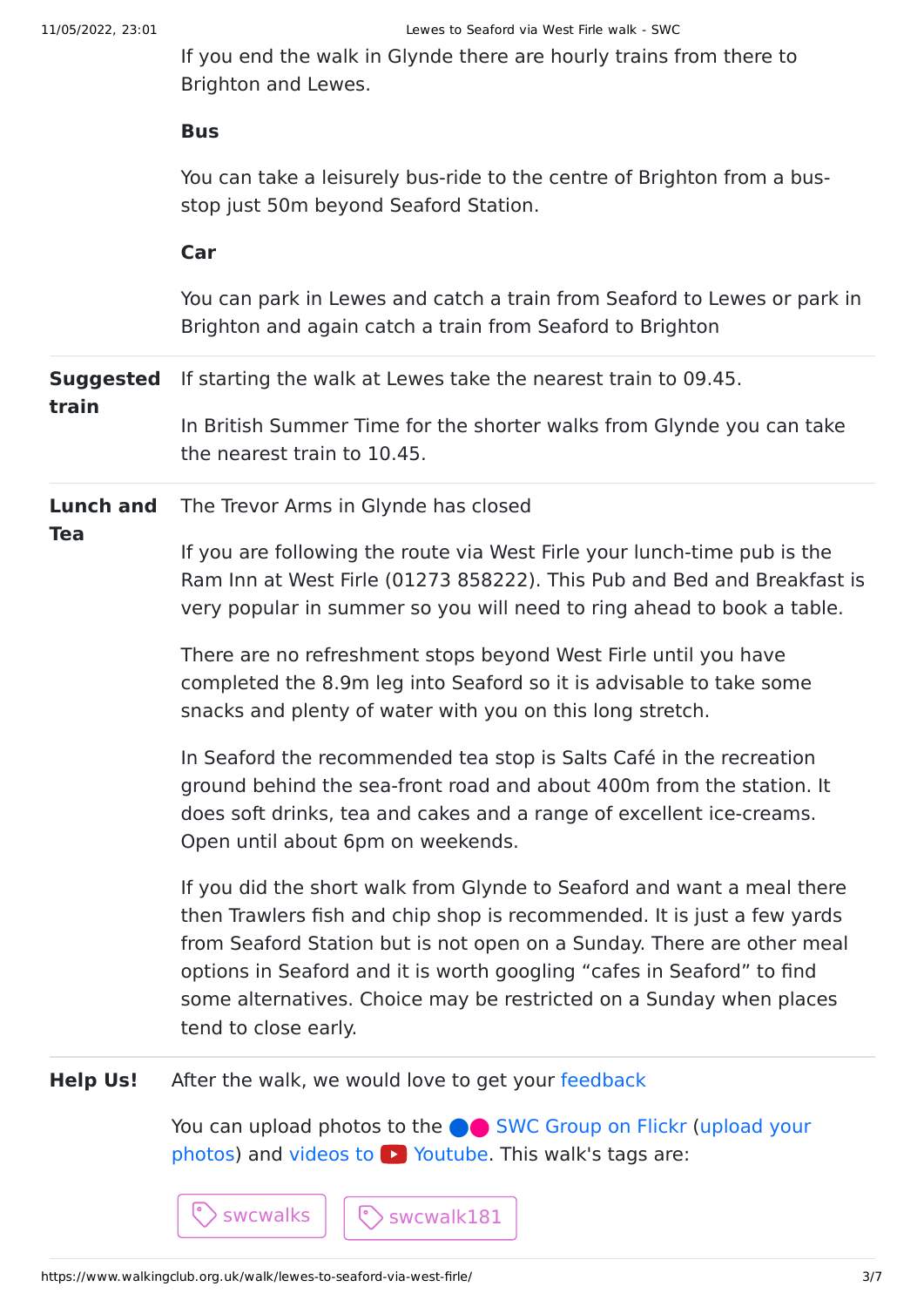| <b>By Car</b>  | <b>Start BN7 2UP FinishBN25 2AR</b>                                                                                                                                                                       |
|----------------|-----------------------------------------------------------------------------------------------------------------------------------------------------------------------------------------------------------|
| <b>Help</b>    | National Rail: 03457 48 49 50 • Travelline (bus times): 0871 200 22 33<br>(12p/min) • TFL (London): 0343 222 1234                                                                                         |
| <b>Version</b> | Dec-20 PeterB                                                                                                                                                                                             |
| Copyright      | © Saturday Walkers Club. All Rights Reserved. No commercial use. No<br>copying. No derivatives. Free with attribution for one time non-<br>commercial use only. www.walkingclub.org.uk/site/license.shtml |

# Walk Directions

It is best to use an OS map but as this is a "composite" walk using the instructions for three different SWC walks you can use these. You will need

- **Time Out Country Walks Volume 2**, preferably the latest 2011 edition, earlier editions will be fine but will mean you will have to follow alternative directions on the final leg of the walk ,
- **paras 1 to 23 of the on-line download instructions for Book 1 Walk 31, Glynde to Seaford.** The download instructions for Book, 1 can be found [here.](https://www.walkingclub.org.uk/book_1/walk_31/index.shtml)

## Brief walk directions (use in conjunction with a map)

The main walk falls into 3 parts.

- 1. **Lewes Station to Glynde Station Book 2 walk 25, pages 268-269 of the 2011 edition.**
	- 1. Turn right out of Lewes station and head towards the centre of town
	- 2. Turn right on the main shopping street with its cafes and shops, and cross the bridge to continue straight on.
	- 3. Cross a road and climb steeply up a lane to a golf club car park.
	- 4. At the end of the golf-club car park find a footpath sign and go through a wooden gate to follow the clear path away from the car-park .
	- 5. After 320m on this path the walk directions in the first para, column 2 on page 268 of the book suggest you veer slightly right to go downhill. However the suggested and much nicer route with superb views and which also saves you a stiff 700m climb is to continue ahead on the path at first walking below the golf course. After about a kilometre you go through a gate ( a footpath sign is 30m ahead of you) and turn right to continue on a path making sure you stay on the top of the hill and not descending into the dip to your right. After about 400m the path goes down and up a small dip to cross a stile and you continue ahead for another 400m with a field boundary to your right until you reach another stile just to your right. Here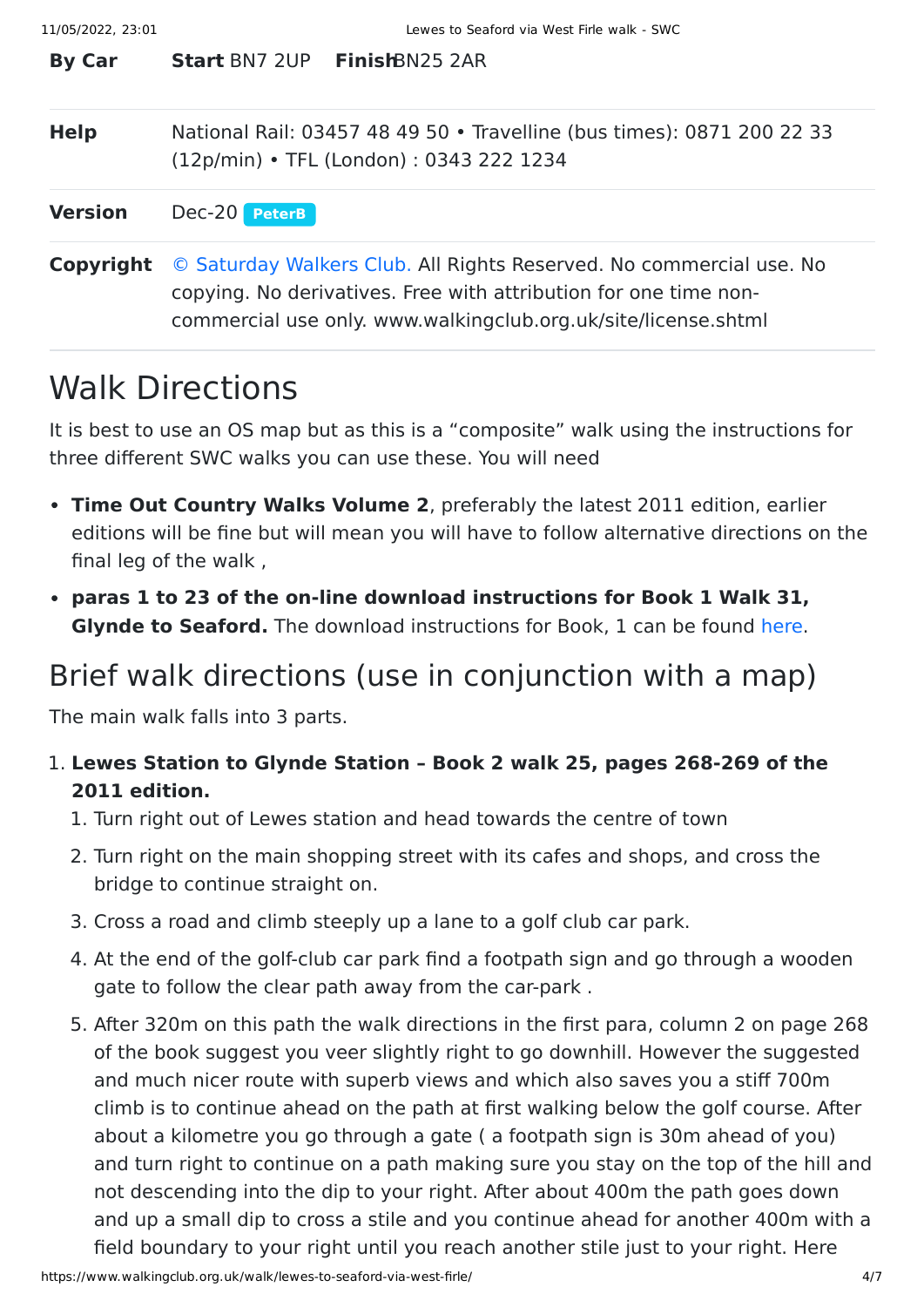you pick up the directions in the penultimate paragraph, column 2 page 268 of the book.

- 6. Follow the path downhill all the way to Glynde. You go through a gate and turn left on a lane to pass the village shop.
- 7. Turn right after the village shop and continue to Glynde Station.
- 2. **Glynde Station to the Ram Inn West Firle. Paras 1 to 23 of the download instructions for Book 1 Walk 31 Glynde to Seaford.**
	- 1. Go past Glynde Station and the Trevor Arms pub and continue along the road until you reach the busy A27. (It is not recommended you turn right just after the Trevor Arms to cross some fields as this adds nothing to the walk.)
	- 2. Cross the A27 and continue ahead along the lane until you reach a driveway to your left signposted to Preston Court. Here you can shorten the route – and not take lunch at the Ram Inn – by continuing ahead up the lane for almost 2km, climbing steadily until you reach the four-armed footpath sign, cattle grid and gate, marking the start of the Book 2 Walk 26 section of the walk.
	- 3. To continue to the Ram Inn at West Firle: turn left down the driveway , cross a stile just past a barn and continue ahead across a field
	- 4. Go through a swing gate and continue ahead, past a barn to then swing right on a lane to reach a cross-roads where you continue ahead to go through the entrance to Firle Park.
	- 5. Bear right across a grassy area to find a kissing gate 100m away and continue ahead across a field towards some tennis courts just visible ahead .
	- 6. Go through a gate with a cricket field ahead of you and bear right with a track to reach the Ram Inn in about 100m.

### 3. **Ram Inn, West Firle to Seaford**

- 1. Follow the download instructions from the Ram Inn (para 16) to **near the top of the ridge (para 23)** . Here **do not** turn left for the route to Alfriston – but climb a little further up the hill to find the clear ridge path and **turn right** to follow the path towards two tall radio masts in the distance ahead of you.
- 2. Follow the path past the radio masts and in 200m you reach a field boundary with a gate, a four-armed footpath sign and a cattle grid. Here you pick up the instructions for **Book 2 Walk 26, Southease to Seaford, page 277, 2 ndcolumn note [4].** Because of the direction you have come from you turn left to leave the South Downs Way.
- 3. For the next few kilometres you essentially head south towards Bishopstone. When you reach **point [5]** on page 278 in the walk instructions you have a choice: follow the 2011 Book 2 instructions **or** take the route described in earlier editions of Book 2 and the route shown on the GPX map.
- 4. **Earlier versions of Book 2 directions and route shown on GPX map**.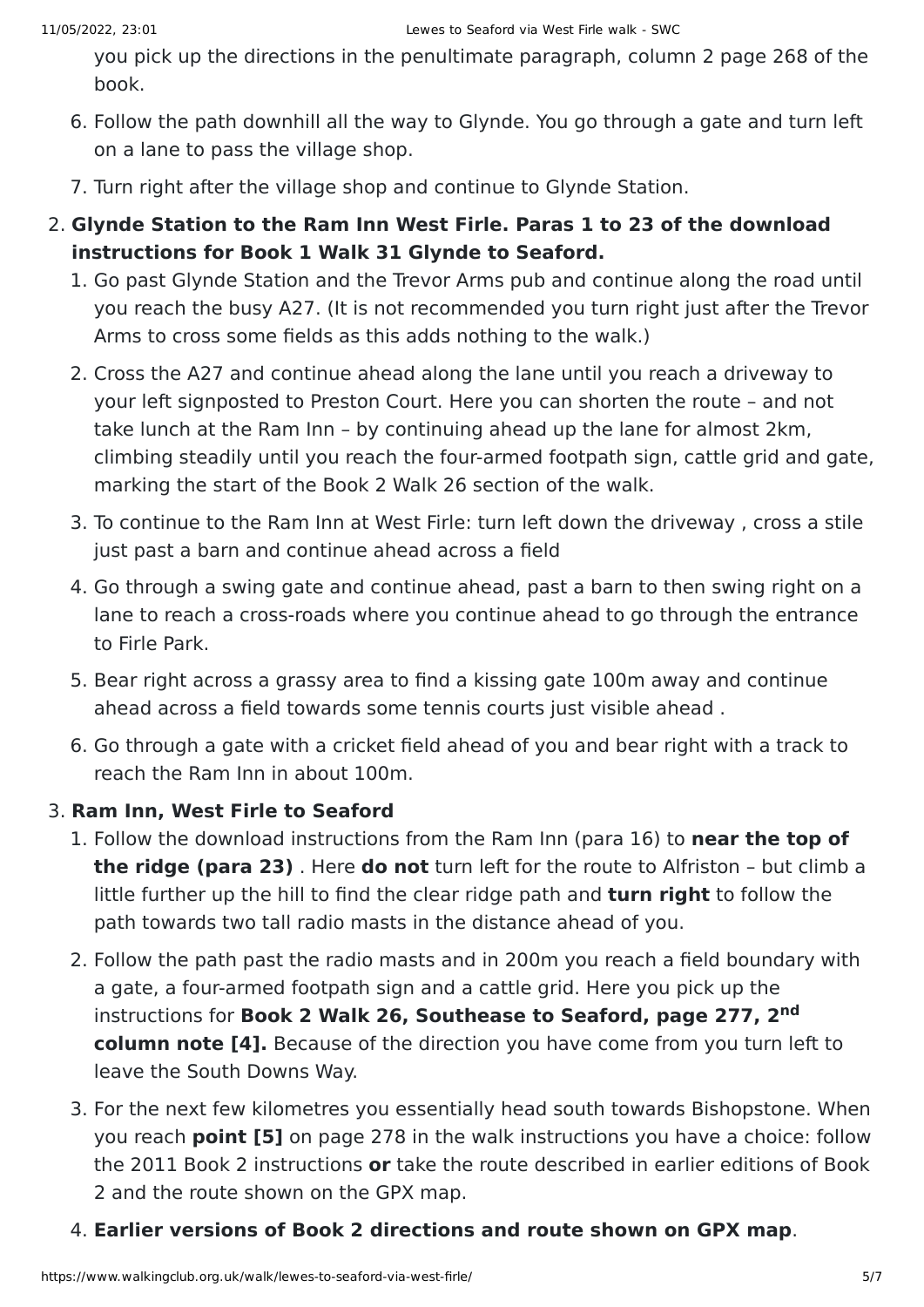- 1. Continue straight on at the path junction, descending with a barbed-wire fence to your left where you reach Poverty Bottom. This path becomes a car-wide track and you soon pass buildings of the South Eastern Water treatment works where the track becomes a tarmac lane. Continue along the lane for the next 1.3km to the village of Norton.
- 2. At the village of Norton you come to a junction with a car-wide gravel track to the left and a house on the corner. (If you want to take a short cut you can continue on the quiet lane all the way into Bishopstone and pick up the book instructions at the next paragraph after **point [6]** "In 70 metres where the road bends right…..")
- 3. However the main route is leave the lane and turn right over a stile at the junction and follow the car-wide cinder track for 700 metres to the top of the hill. At the top of the hill go straight ahead for 40m to a fence. Here there are fine views of Newhaven. Turn left at the fence to follow the ridge but then follow a faint path that curves left aiming slightly to the right of St Andrews Church to your left in the valley below. In 150m you reach a kissing gate leading into a wood.\*\* **You have now joined the 2011 Book 2 Walk 26 instructions at the top of page 279.**
- 4. \*\* Rather than follow the cinder track it may be easier and quicker to take a clear grassy path about 6 metres below and to the left of the main track. Follow the now narrow path round to the left missing the views of Newhaven but with fine views of St Andrews Church and the village of Bishopstone to your left and in 200m you will reach the kissing gate leading into the wood.
- 5. **Current 2011 edition of Book 2 directions.** Follow the directions from **point [5]** on page 278 to Bishopstone and after perhaps resting at St Andrews church - a lovely place to stop.
- 6. [Both options continue] Continue the short distance into Seaford. En route you pass Bishopstone station where you can pick up trains to Lewes or Brighton.
- 7. If you have the energy then Seaford is a nice place to swim in the sea, but the beach is shingle so appropriate footwear might be helpful. The tide does not go very far out at Seaford so you do not have to specifically time your arrival.

[© Saturday Walkers Club.](https://www.walkingclub.org.uk/site/license.shtml) All Rights Reserved. No commercial use. No copying. No derivatives. Free with attribution for one time non-commercial use only. www.walkingclub.org.uk/site/license.shtml

Created with all the love in the world by the [Saturday Walkers Club](https://www.walkingclub.org.uk/swc/) with the help of our contributors.